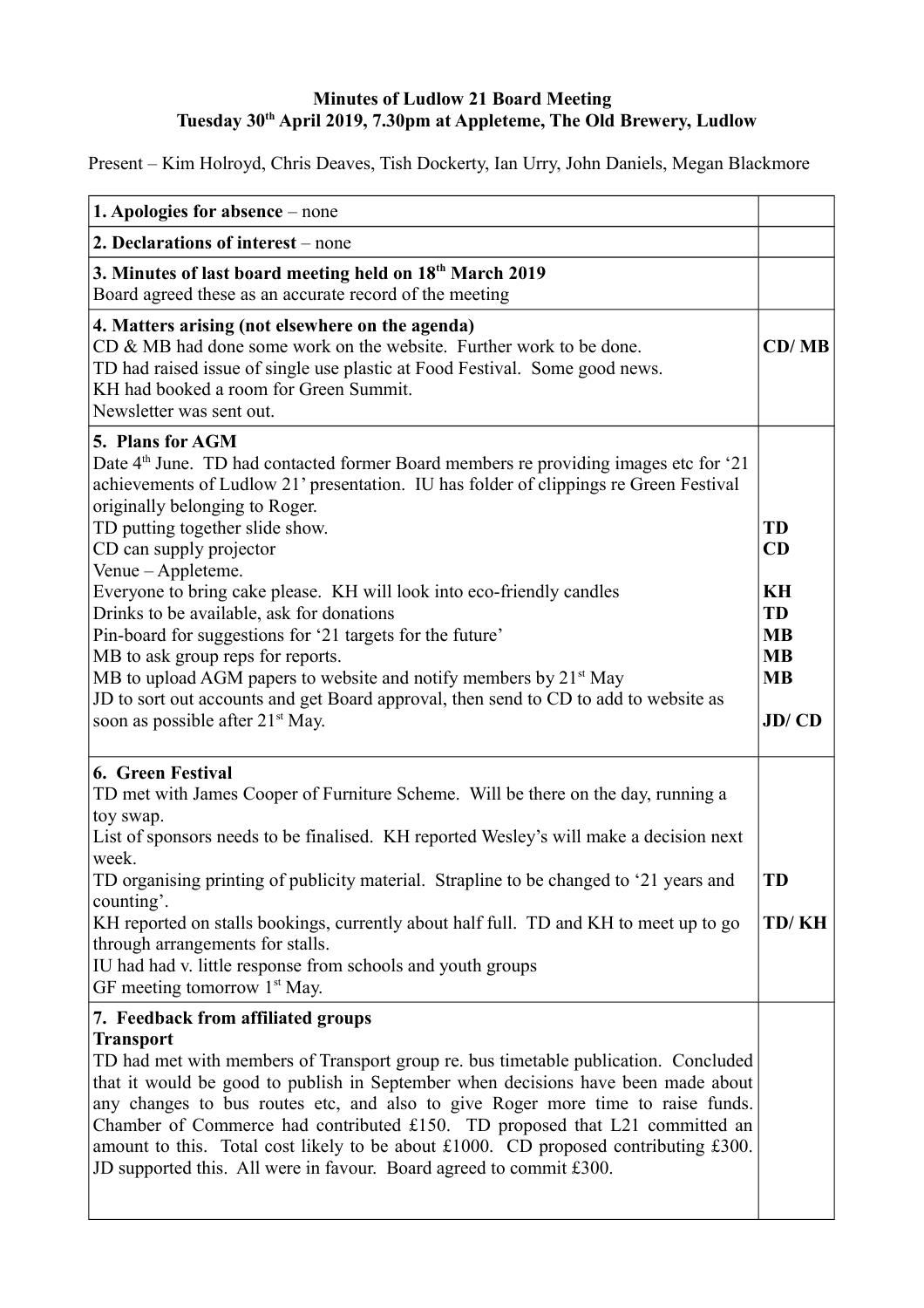| Fairtrade<br>Spring Fair on Sat 4 <sup>th</sup> May. MB to check with Liz / Jenny re publicising this to <b>MB</b><br>members.<br>Group having big meeting this week re plans for future activity.                                                                                                                                                                                                                                        |                 |
|-------------------------------------------------------------------------------------------------------------------------------------------------------------------------------------------------------------------------------------------------------------------------------------------------------------------------------------------------------------------------------------------------------------------------------------------|-----------------|
| <b>Climate Friendly Diet</b><br>nothing to report                                                                                                                                                                                                                                                                                                                                                                                         |                 |
| <b>Swifts</b><br>Group currently re-organising.                                                                                                                                                                                                                                                                                                                                                                                           |                 |
| <b>Education</b><br>Little response re. arts festival. MB to follow up with Guides. TD to follow up with <b>MB/TD</b><br>scouts.                                                                                                                                                                                                                                                                                                          |                 |
| IU had contacted local primary schools re single-use plastics. Meeting eco-club at<br>Ludlow Junior School, possibly with a view to an assembly. Bucknell school asked for<br>an assembly.                                                                                                                                                                                                                                                |                 |
| <b>Incredible Edible</b><br>Seedling swap happening on Saturday $10.30 - 12.30$ . Publicised via email, social media<br>etc. Not going to be able to do tubs on Parkway as Polly has family commitments. $TD   TD$<br>to let Viv Parry know.                                                                                                                                                                                              |                 |
| <b>Energy</b><br>CD had spoken to Graeme Sampson at Ludlow School re energy survey. Students have<br>produced some work. CD will try to get it displayed at GF. Also intending to showcase<br>household survey at GF. CD attended Ludlow Hydro AGM. Now paying dividend. JD<br>will check if dividend has been paid into L21 account.                                                                                                     | <b>CD</b><br>JD |
| <b>GSX</b><br>Still working on planning at Ironbridge. CD had attended Shropshire-wide 'against<br>plastics' meeting. V. positive and will be meeting again to plan action. Slogan 'Prevent<br>Pointless Plastic'. CD had spoken to an artist who makes 'plastic pixel art'. CD to<br>follow this up and find out if this is the same person who has previously come to the GF. $ CD $                                                    |                 |
| <b>Car Club</b><br>Nothing new to report                                                                                                                                                                                                                                                                                                                                                                                                  |                 |
| <b>Food and Farming (Local to Ludlow)</b><br>Board meeting held. Lots of things going on. Rental for shop/cafe has gone up and this<br>year only just broken even. On this basis Local to Ludlow has reviewed monthly<br>contributions to L21 and payments will have to cease. Some Board members expressed<br>dismay about this. Board asked that this be put in writing with an explanation. TD to $ TD$<br>ask Kate Norman to do this. |                 |
| 8. Financial Matters<br>JD reported that as of $4th$ April, £5844.97 in current account, £1814.19 in reserve<br>account.<br>Board had agreed that IU be added as a signatory to the bank account. Paperwork for<br>this is in progress.                                                                                                                                                                                                   |                 |
| 9. Green Drinks<br>$21st$ May GD – it was agreed at a previous Board meeting that sub-groups would be                                                                                                                                                                                                                                                                                                                                     |                 |